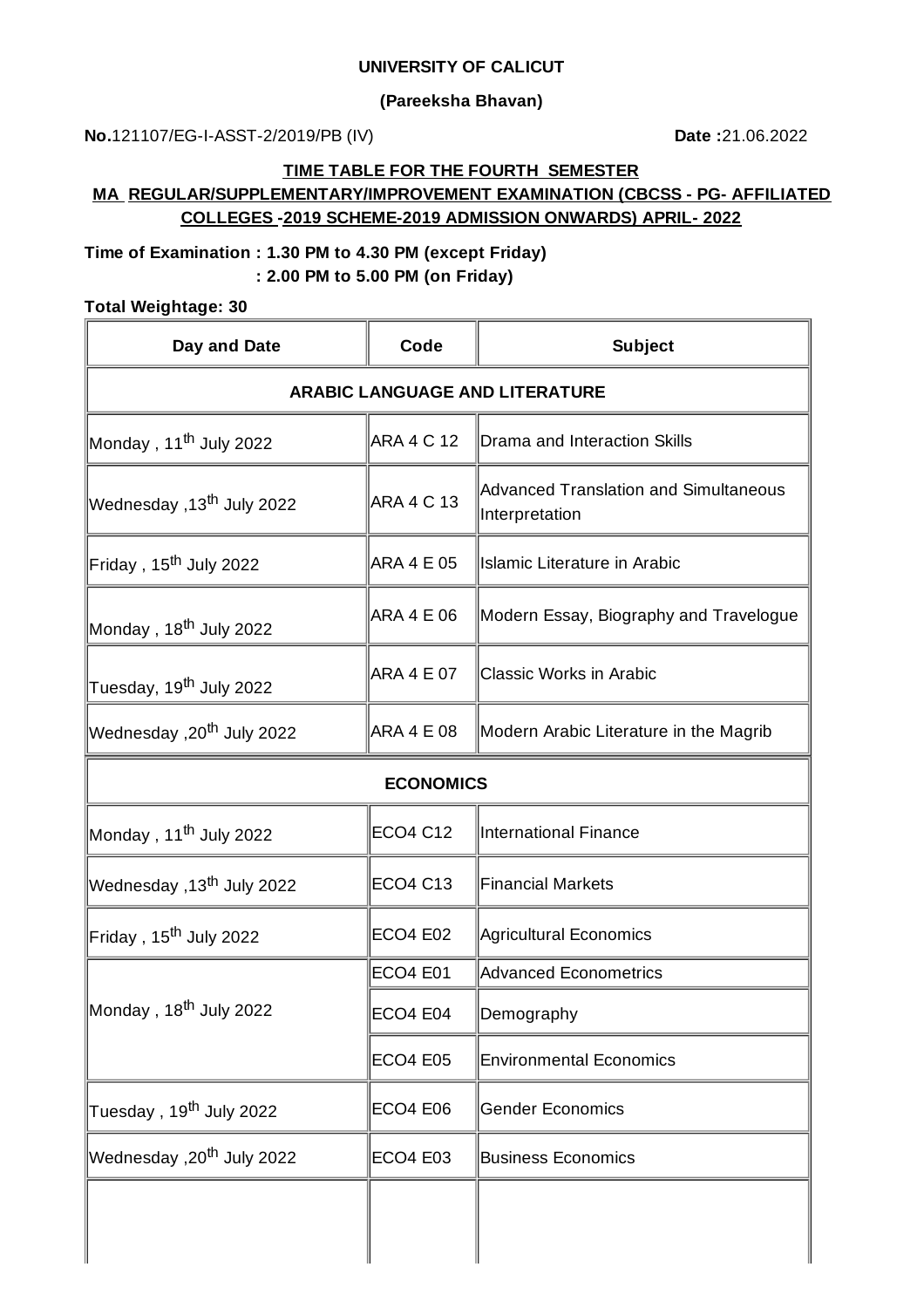| Thursday ,21 <sup>st</sup> July 2022∣  | <b>ECO4 E08</b>  | Mathematical Economics                             |  |
|----------------------------------------|------------------|----------------------------------------------------|--|
| Friday, 22 <sup>nd</sup> July 2022     | <b>ECO4 E10</b>  | Research Methodology & Computer<br>Applications    |  |
| <b>ENGLISH LANGUAGE AND LITERATURE</b> |                  |                                                    |  |
| Monday, 11 <sup>th</sup> July 2022     | <b>ENG4 C11</b>  | English Literature in the 21 <sup>st</sup> Century |  |
| Vednesday ,13 <sup>th</sup> July 2022  | <b>ENG4 E10</b>  | Film Studies                                       |  |
|                                        | <b>ENG4 E17</b>  | Writings from the Middle East                      |  |
| Thursday ,14 <sup>th</sup> July 2022   | <b>ENG4 E11</b>  | Queer Studies                                      |  |
|                                        | <b>ENG4 E19</b>  | Media, Culture and Technology                      |  |
| Friday, 15 <sup>th</sup> July 2022     | <b>ENG4 E15</b>  | Introduction to Children's Literature              |  |
| Monday , 18 <sup>th</sup> July 2022    | <b>ENG4 E12</b>  | Literature and Ecology                             |  |
| Tuesday , 19 <sup>th</sup> July 2022   | <b>ENG4 E14</b>  | Indian English Fiction                             |  |
| Vednesday ,20 <sup>th</sup> July 2022  | <b>ENG4 E16</b>  | <b>Dalit Studies</b>                               |  |
| Thursday ,21st July 2022               | <b>ENG4 E18</b>  | Malayalam Literature in English<br>Translation     |  |
| <b>HINDI</b>                           |                  |                                                    |  |
| Monday, 11 <sup>th</sup> July 2022     | <b>HIN 4C 12</b> | Post Chayavad Hindi Poetry                         |  |
| Wednesday ,13 <sup>th</sup> July 2022  | HIN 4C 13        | Current trends in Indian Literature                |  |
| Friday, 15 <sup>th</sup> July 2022     | HIN 4E 07        | Women Writing in Hindi                             |  |
| Monday , 18 <sup>th</sup> July 2022    | HIN 4E 11        | Hindi Writings in Kerala                           |  |
| <b>HISTORY</b>                         |                  |                                                    |  |
| Monday , 11 <sup>th</sup> July 2022    | <b>HIS 4C01</b>  | Problems and Debates in Contemporary<br>India      |  |
| Vednesday ,13 <sup>th</sup> July 2022  | <b>HIS 4C02</b>  | Selected Themes in Pre-modern South<br>India       |  |
| Friday, 15 <sup>th</sup> July 2022     | HIS 4E 01        | Archaeology: Theory and Practice                   |  |
| Monday , 18 <sup>th</sup> July 2022    | HIS 4E 02        | Human Geography                                    |  |
|                                        |                  |                                                    |  |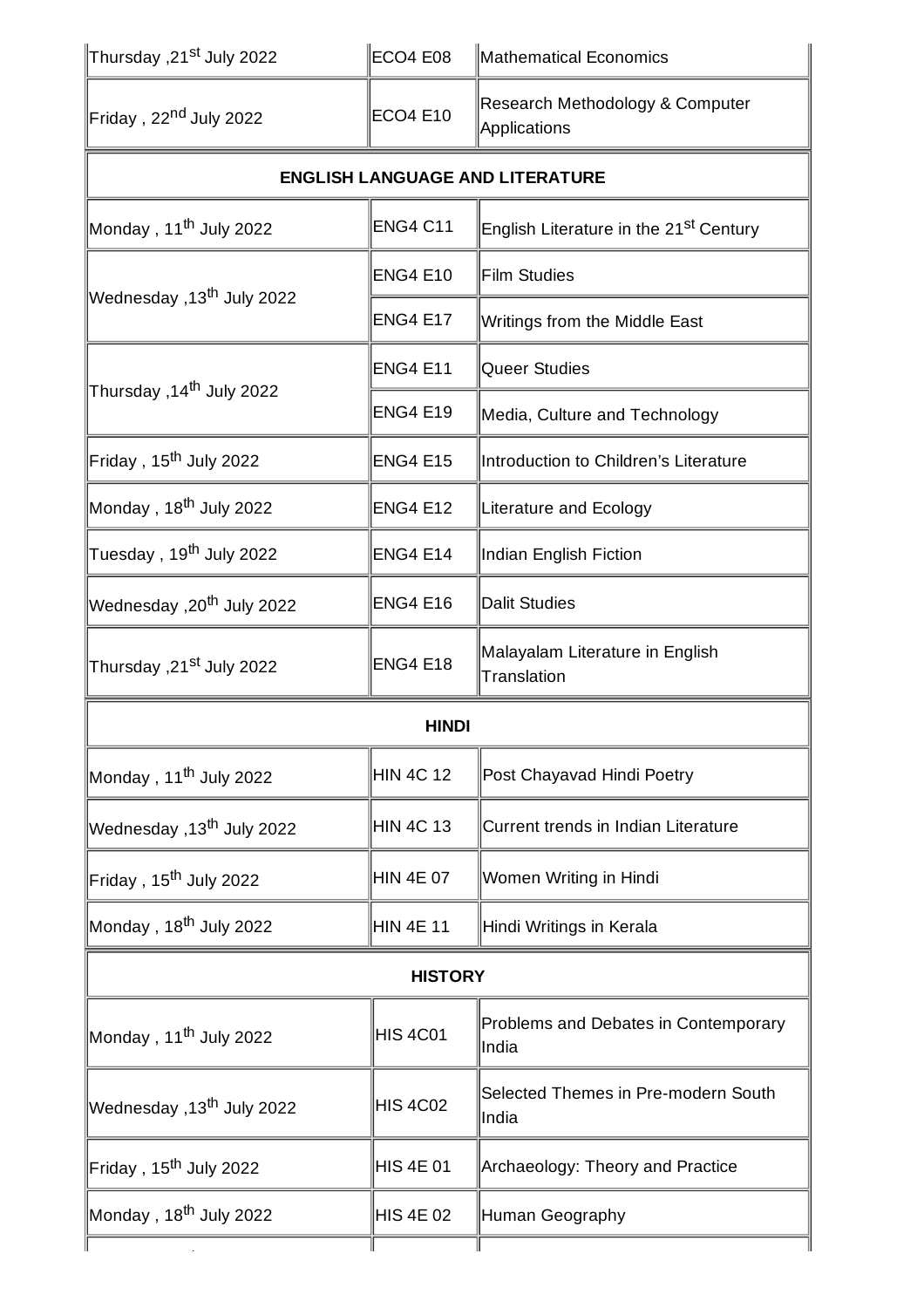| Tuesday , 19 <sup>th</sup> July 2022  | HIS 4E 03              | Science and Technology in Medieval India          |
|---------------------------------------|------------------------|---------------------------------------------------|
| Wednesday ,20 <sup>th</sup> July 2022 | <b>HIS 4E 07</b>       | Oral History of Kerala                            |
| 2022 Thursday ,21st July              | <b>HIS 4E 05</b>       | Indian Epigraphy                                  |
|                                       | <b>HIS 4E 10</b>       | History of the Postcolonial World                 |
| Friday , 22 <sup>nd</sup> July 2022   | <b>HIS 4E 04</b>       | Perspectives on Environmental History of<br>India |
| Monday , 25 <sup>th</sup> July 2022   | <b>HIS 4E 08</b>       | Archival studies and Documentation in<br>India    |
| Tuesday , 26 <sup>th</sup> July 2022  | <b>HIS 4E 06</b>       | Indian Literature in Historical Perspectives      |
| <b>ISLAMIC FINANCE</b>                |                        |                                                   |
| Monday , 11 <sup>th</sup> July 2022   | IFC 4 C 12             | Islamic insurance (Thakaful)                      |
| Vednesday ,13 <sup>th</sup> July 2022 | IFC 4 C 13             | Quantitative techniques                           |
| Friday , 15 <sup>th</sup> July 2022   | IFC 4 E04              | Sukuk - Islamic bonds                             |
| Monday , 18 <sup>th</sup> July 2022   | IFC 4 E05              | <b>Business and communication</b>                 |
| <b>ISLAMIC HISTORY</b>                |                        |                                                   |
|                                       |                        |                                                   |
| Monday , 11 <sup>th</sup> July 2022   | ISH 4 C 01             | Muslim Reform Movements & Thinkers                |
| Vednesday ,13 <sup>th</sup> July 2022 | ISH 4 C 02             | Turkey & Iran In 20 <sup>th</sup> Century         |
| Friday , 15 <sup>th</sup> July 2022   | ISH 4 E 01             | Debates on Islamic Law                            |
| Monday , 18 <sup>th</sup> July 2022   | <b>ISH 4 E 02</b>      | Debates On Mysticism In Islam                     |
| Tuesday , 19 <sup>th</sup> July 2022  | ISH 4 E 05             | <b>Islamic Banking &amp; Finance</b>              |
| 2022 Wednesday ,20 <sup>th</sup> July | ISH 4 E 03             | Major World Religions                             |
| 2022 Thursday ,21st July              | ISH 4 E 04             | Contemporary Debates On Islam                     |
|                                       | <b>ISLAMIC STUDIES</b> |                                                   |
| Monday , 11 <sup>th</sup> July 2022   | <b>ISL4 C11</b>        | The Revivalist Movements in Islam                 |
| Wednesday ,13 <sup>th</sup> July 2022 | <b>ISL4 C12</b>        | Islam in Kerala                                   |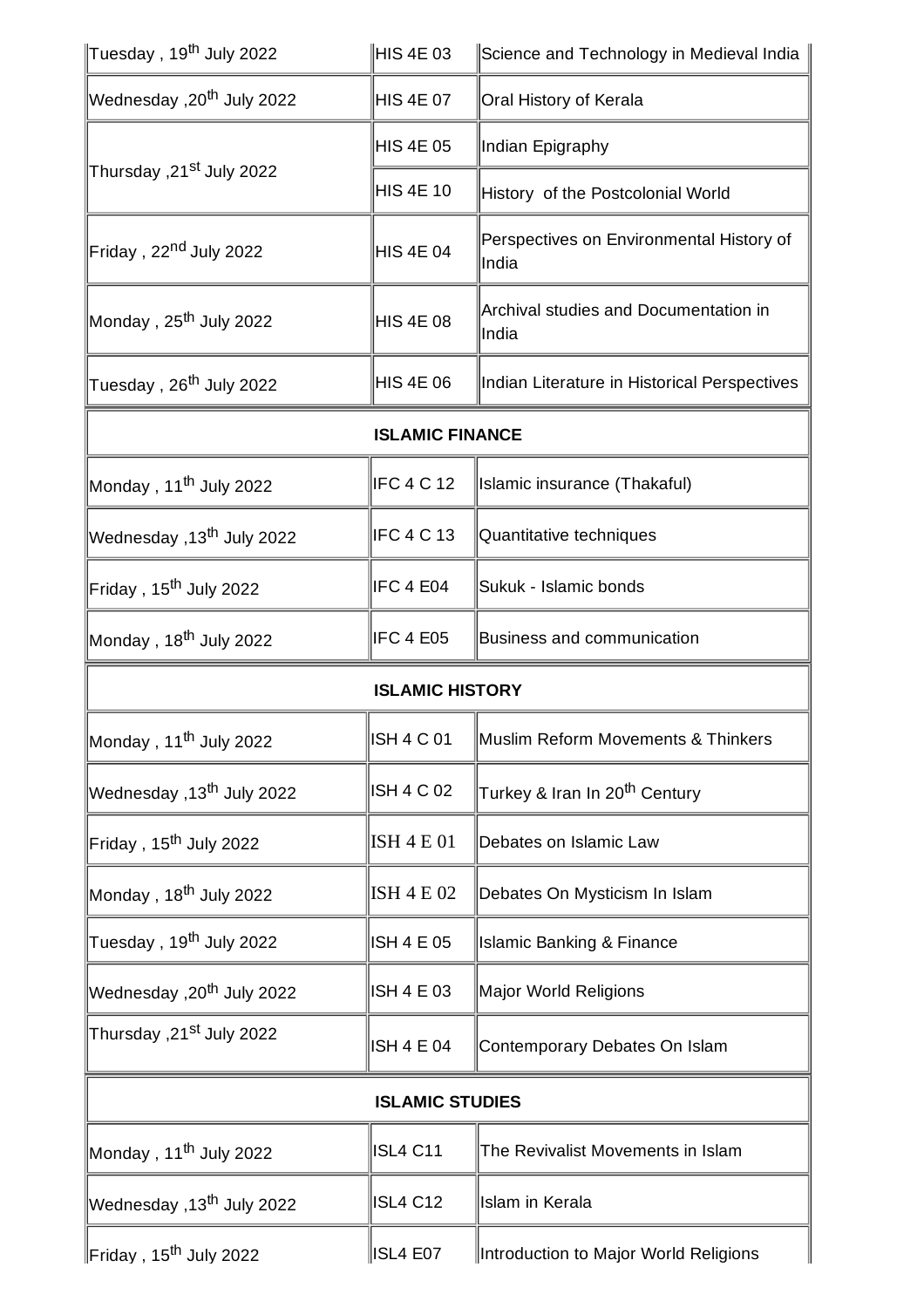|                                       |                | <b>MALAYALAM LANGUAGE AND LITERATURE</b> |  |
|---------------------------------------|----------------|------------------------------------------|--|
| Monday, 11 <sup>th</sup> July 2022    | MAL4 C14       | Sanskrit - II                            |  |
| Wednesday ,13 <sup>th</sup> July 2022 | MAL4 C15       | Literary Theories - Western              |  |
| Friday, 15 <sup>th</sup> July 2022    | MAL4 E13       | <b>Modern Critical Theories</b>          |  |
| Monday, 18 <sup>th</sup> July 2022    | MAL4 E14       | Intellectual History of Kerala           |  |
| Tuesday , 19 <sup>th</sup> July 2022  | MAL4 E15       | World Literature                         |  |
| 2022 Wednesday ,20 <sup>th</sup> July | MAL4 E16       | Folklore                                 |  |
| <b>MALAYALAM WITH JOURNALISM</b>      |                |                                          |  |
| Monday, 11 <sup>th</sup> July 2022    | MCJ 4 C02      | വാർത്ത എഡിറ്റിംഗ്                        |  |
| Wednesday ,13 <sup>th</sup> July 2022 | MAL4 C15       | Literary Theories - Western              |  |
| 2022 Wednesday ,20 <sup>th</sup> July | MAL4 E16       | Folklore                                 |  |
| <b>MULTIMEDIA</b>                     |                |                                          |  |
| Monday, 11 <sup>th</sup> July 2022    | MMM4C01        | <b>Media Ethics and Law</b>              |  |
| Vednesday ,13 <sup>th</sup> July 2022 | MMM4E01        | <b>Directorial Practice</b>              |  |
| Friday, 15 <sup>th</sup> July 2022    | MMM4E02        | Multimedia Authoring Tools               |  |
|                                       | MMM4E04        | Digital Media Production                 |  |
| <b>PHILOSOPHY</b>                     |                |                                          |  |
| Monday, 11 <sup>th</sup> July 2022    | PHL4 C11       | Philosophy of Deconstruction             |  |
| Wednesday ,13 <sup>th</sup> July 2022 | PHL4 C12       | Philosophy of Humanism                   |  |
| Friday, 15 <sup>th</sup> July 2022    | PHL4 C13       | Philosophy of Gender                     |  |
| Monday, 18 <sup>th</sup> July 2022    | PHL4 E07       | Modern Moral Philosophy                  |  |
| <b>POLITICAL SCIENCE</b>              |                |                                          |  |
| Monday, 11 <sup>th</sup> July 2022    | <b>POL4C12</b> | State and Society in Kerala              |  |
| Wednesday ,13 <sup>th</sup> July 2022 | POL4C13        | India's Foreign Policy                   |  |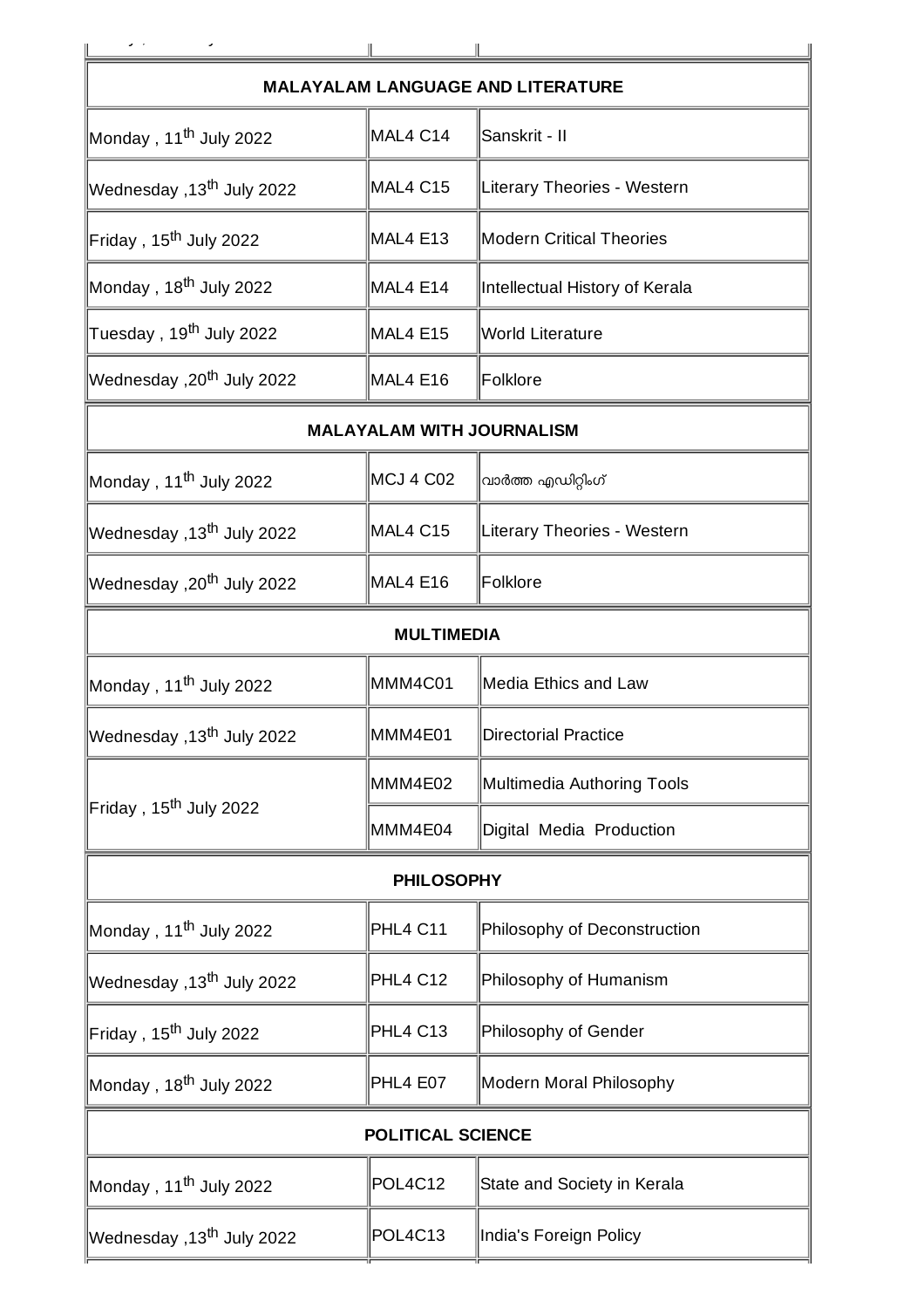| Friday, 15 <sup>th</sup> July 2022     | POL4E04                 | Social and Political Thought of B.R.<br>Ambedkar  |  |
|----------------------------------------|-------------------------|---------------------------------------------------|--|
| Monday , 18 <sup>th</sup> July 2022    | POL4E07                 | Development Administration                        |  |
| Tuesday , 19 <sup>th</sup> July 2022   | POL4E05                 | Mass Media and Political Communication            |  |
| Vednesday ,20 <sup>th</sup> July 2022  | POL4E06                 | Environment, Development and Politics             |  |
| POST AFZAL UL ULAMA                    |                         |                                                   |  |
| Monday , 11 <sup>th</sup> July 2022    | <b>AFU 4 C 11</b>       | Science of Jurisprudence                          |  |
| Ⅳednesday ,13 <sup>th</sup> July 2022∣ | AFU 4 C 12              | Indian Arabic Literature                          |  |
|                                        | <b>AFU 4 E 07</b>       | Contemporary Arab World                           |  |
| Friday , 15 <sup>th</sup> July 2022    | <b>AFU 4 E 09</b>       | Drama and Short Story                             |  |
|                                        | AFU 4 E 10              | Medieval Arabic Literature                        |  |
| Monday , 18 <sup>th</sup> July 2022    | AFU 4 E 11              | Women's Writing in Arabic                         |  |
|                                        | AFU 4 E 12              | Modern Essay, Biography, and Travelogue           |  |
| <b>PUBLIC ADMINISTRATION</b>           |                         |                                                   |  |
| Monday , 11 <sup>th</sup> July 2022    | <b>PUB4C12</b>          | Governance in Kerala                              |  |
|                                        |                         |                                                   |  |
| Vednesday ,13 <sup>th</sup> July 2022  | <b>PUB4C13</b>          | Management Techniques of Public<br>Administration |  |
| Friday, 15 <sup>th</sup> July 2022     | PUB4E04                 | Human Rights and Administration                   |  |
| Monday , 18 <sup>th</sup> July 2022    | PUB4E07                 | Comparative Public Administration                 |  |
|                                        | <b>SANSKRIT GENERAL</b> |                                                   |  |
| Monday , 11 <sup>th</sup> July 2022    | <b>SKT 4 C11</b>        | <b>Indian Aesthetics III</b>                      |  |
| Vednesday ,13 <sup>th</sup> July 2022  | <b>SKT 4 C12</b>        | Darsana III                                       |  |
| Friday, 15 <sup>th</sup> July 2022     | <b>SKT 4 E 07</b>       | <b>Indian Aesthetics IV</b>                       |  |
| Monday , 18 <sup>th</sup> July 2022    | <b>SKT 4 E08</b>        | <b>Literary Criticism</b>                         |  |
|                                        | <b>SANSKRIT SAHITYA</b> |                                                   |  |